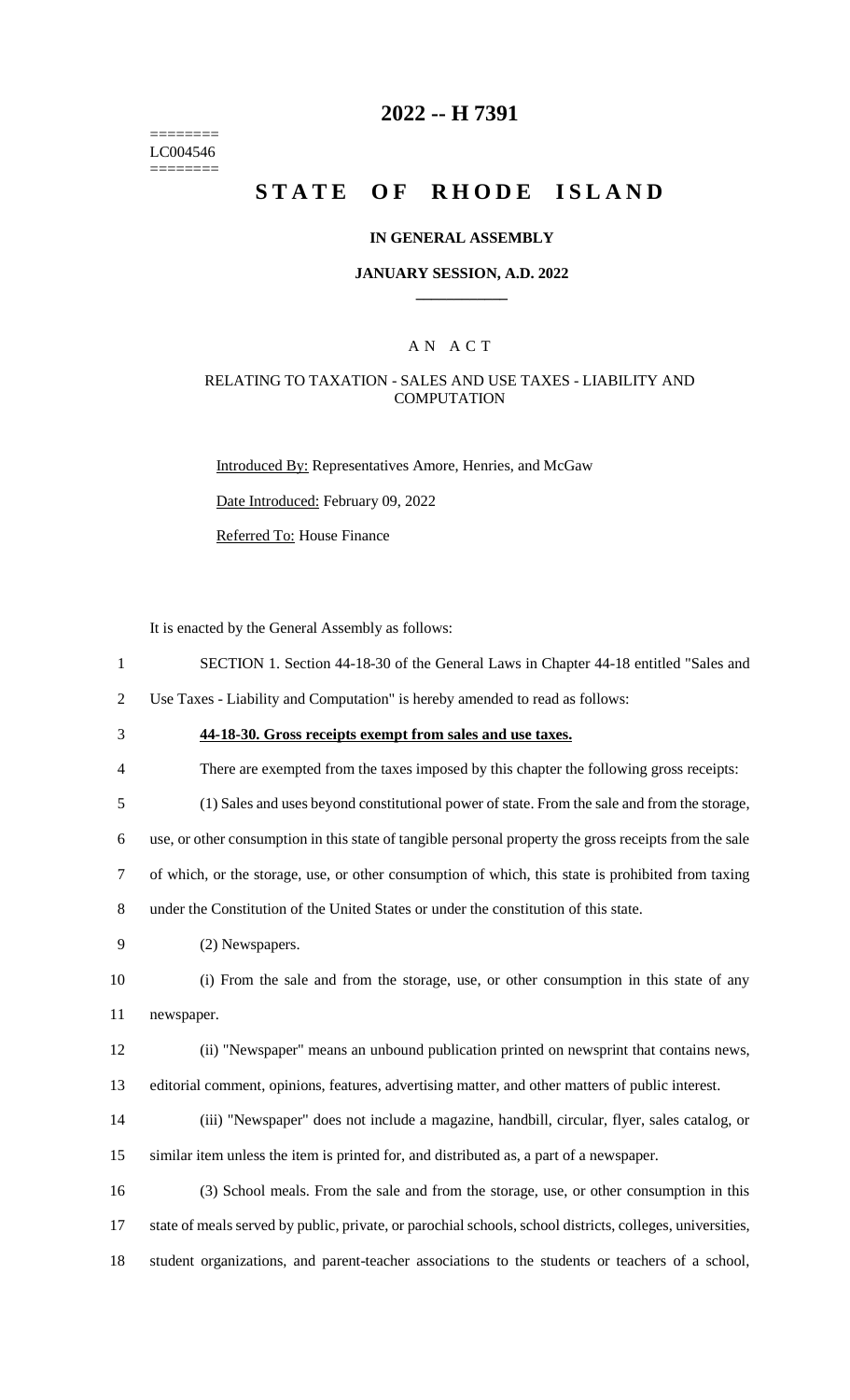college, or university whether the meals are served by the educational institutions or by a food service or management entity under contract to the educational institutions.

(4) Containers.

(i) From the sale and from the storage, use, or other consumption in this state of:

 (A) Non-returnable containers, including boxes, paper bags, and wrapping materials that are biodegradable and all bags and wrapping materials utilized in the medical and healing arts, when sold without the contents to persons who place the contents in the container and sell the contents with the container.

 (B) Containers when sold with the contents if the sale price of the contents is not required to be included in the measure of the taxes imposed by this chapter.

 (C) Returnable containers when sold with the contents in connection with a retail sale of the contents or when resold for refilling.

 (D) Keg and barrel containers, whether returnable or not, when sold to alcoholic beverage producers who place the alcoholic beverages in the containers.

 (ii) As used in this subdivision, the term "returnable containers" means containers of a kind customarily returned by the buyer of the contents for reuse. All other containers are "non-returnable containers."

 (5)(i) Charitable, educational, and religious organizations. From the sale to, as in defined in this section, and from the storage, use, and other consumption in this state, or any other state of the United States of America, of tangible personal property by hospitals not operated for a profit; "educational institutions" as defined in subdivision (18) not operated for a profit; churches, orphanages, and other institutions or organizations operated exclusively for religious or charitable purposes; interest-free loan associations not operated for profit; nonprofit, organized sporting leagues and associations and bands for boys and girls under the age of nineteen (19) years; the following vocational student organizations that are state chapters of national vocational student organizations: Distributive Education Clubs of America (DECA); Future Business Leaders of America, Phi Beta Lambda (FBLA/PBL); Future Farmers of America (FFA); Future Homemakers of America/Home Economics Related Occupations (FHA/HERD); Vocational Industrial Clubs of America (VICA); organized nonprofit golden age and senior citizens clubs for men and women; and parent-teacher associations; and from the sale, storage, use, and other consumption in this state, of and by the Industrial Foundation of Burrillville, a Rhode Island domestic nonprofit corporation. (ii) In the case of contracts entered into with the federal government, its agencies, or instrumentalities, this state, or any other state of the United States of America, its agencies, any city, town, district, or other political subdivision of the states; hospitals not operated for profit;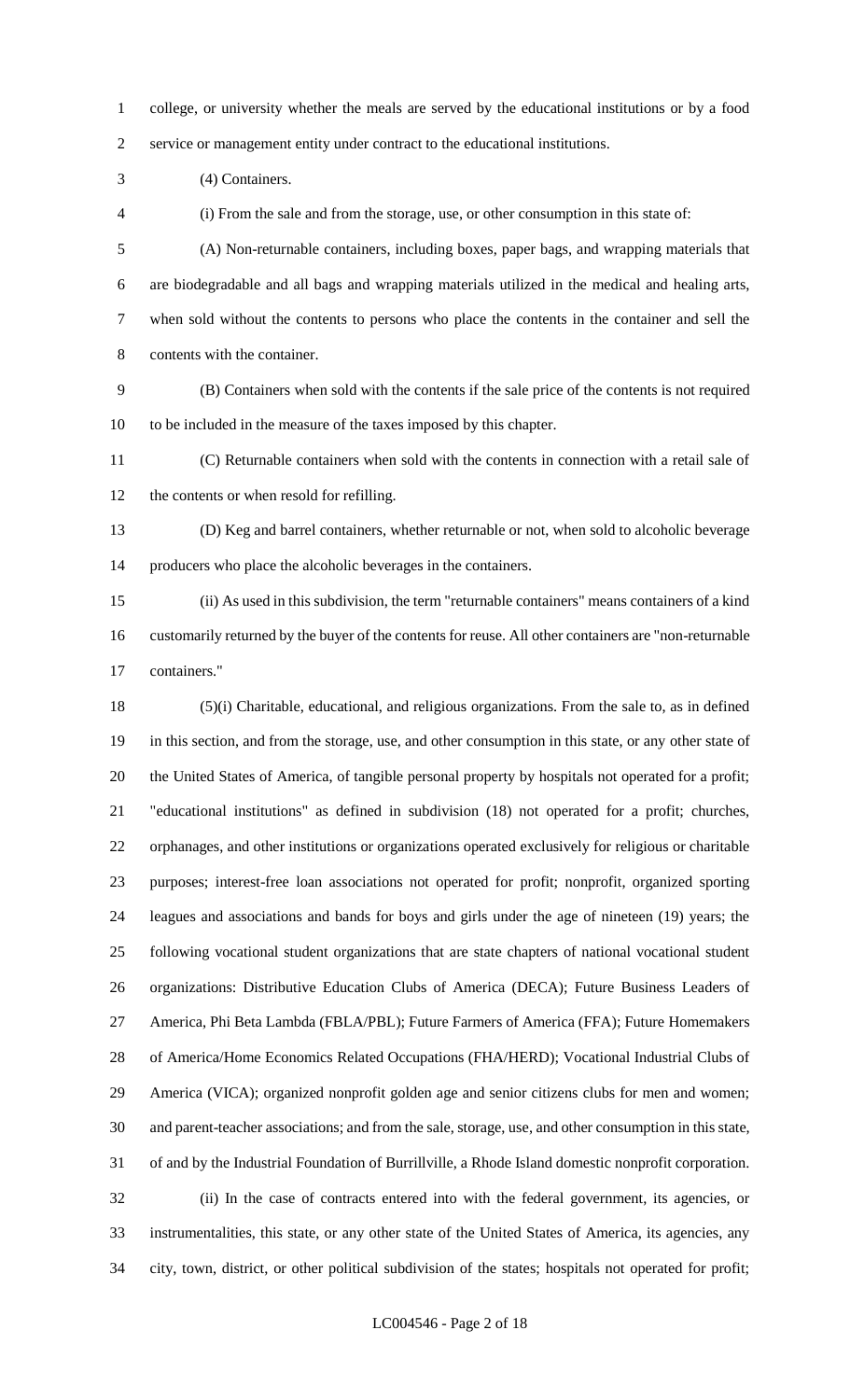educational institutions not operated for profit; churches, orphanages, and other institutions or organizations operated exclusively for religious or charitable purposes, the contractor may purchase such materials and supplies (materials and/or supplies are defined as those that are essential to the project) that are to be utilized in the construction of the projects being performed under the contracts without payment of the tax.

 (iii) The contractor shall not charge any sales or use tax to any exempt agency, institution, or organization but shall in that instance provide his or her suppliers with certificates in the form as determined by the division of taxation showing the reason for exemption and the contractor's records must substantiate the claim for exemption by showing the disposition of all property so purchased. If any property is then used for a nonexempt purpose, the contractor must pay the tax on the property used.

 (6) Gasoline. From the sale and from the storage, use, or other consumption in this state of: (i) Gasoline and other products taxed under chapter 36 of title 31 and (ii) Fuels used for the propulsion of airplanes.

(7) Purchase for manufacturing purposes.

 (i) From the sale and from the storage, use, or other consumption in this state of computer software, tangible personal property, electricity, natural gas, artificial gas, steam, refrigeration, and water, when the property or service is purchased for the purpose of being manufactured into a finished product for resale and becomes an ingredient, component, or integral part of the manufactured, compounded, processed, assembled, or prepared product, or if the property or service is consumed in the process of manufacturing for resale computer software, tangible personal property, electricity, natural gas, artificial gas, steam, refrigeration, or water.

 (ii) "Consumed" means destroyed, used up, or worn out to the degree or extent that the property cannot be repaired, reconditioned, or rendered fit for further manufacturing use.

(iii) "Consumed" includes mere obsolescence.

 (iv) "Manufacturing" means and includes: manufacturing, compounding, processing, assembling, preparing, or producing.

 (v) "Process of manufacturing" means and includes all production operations performed in the producing or processing room, shop, or plant, insofar as the operations are a part of and connected with the manufacturing for resale of tangible personal property, electricity, natural gas, artificial gas, steam, refrigeration, or water and all production operations performed insofar as the operations are a part of and connected with the manufacturing for resale of computer software.

 (vi) "Process of manufacturing" does not mean or include administration operations such as general office operations, accounting, collection, or sales promotion, nor does it mean or include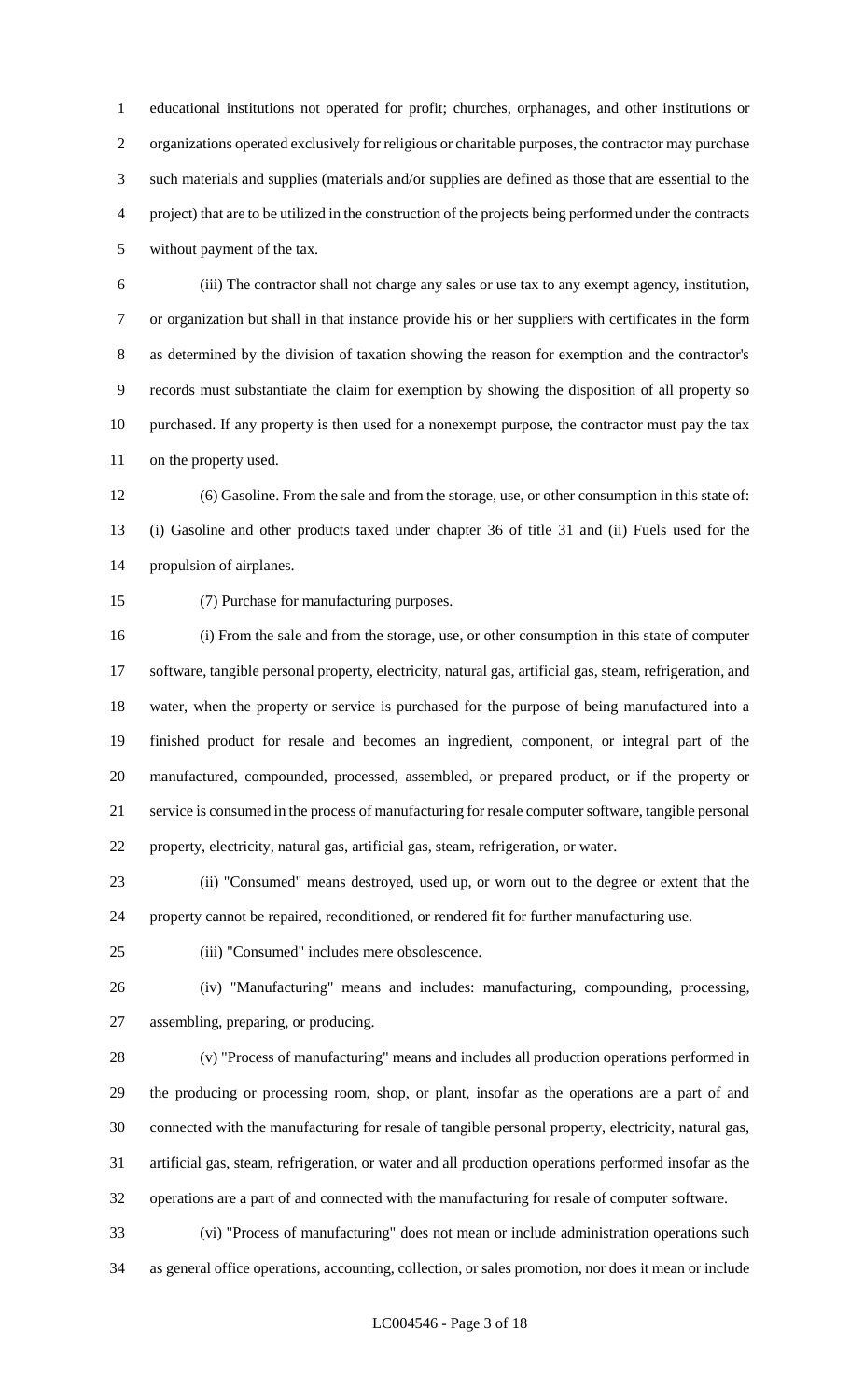distribution operations that occur subsequent to production operations, such as handling, storing, selling, and transporting the manufactured products, even though the administration and distribution operations are performed by, or in connection with, a manufacturing business.

 (8) State and political subdivisions. From the sale to, and from the storage, use, or other consumption by, this state, any city, town, district, or other political subdivision of this state. Every redevelopment agency created pursuant to chapter 31 of title 45 is deemed to be a subdivision of the municipality where it is located.

 (9) Food and food ingredients. From the sale and storage, use, or other consumption in this state of food and food ingredients as defined in § 44-18-7.1(l).

 For the purposes of this exemption "food and food ingredients" shall not include candy, soft drinks, dietary supplements, alcoholic beverages, tobacco, food sold through vending machines, or prepared food, as those terms are defined in § 44-18-7.1, unless the prepared food is: (i) Sold by a seller whose primary NAICS classification is manufacturing in sector 311,

except sub-sector 3118 (bakeries);

(ii) Sold in an unheated state by weight or volume as a single item;

 (iii) Bakery items, including: bread, rolls, buns, biscuits, bagels, croissants, pastries, donuts, danish, cakes, tortes, pies, tarts, muffins, bars, cookies, tortillas; and

 is not sold with utensils provided by the seller, including: plates, knives, forks, spoons, glasses, cups, napkins, or straws.

 (10) Medicines, drugs, and durable medical equipment. From the sale and from the storage, use, or other consumption in this state, of:

 (i) "Drugs" as defined in § 44-18-7.1(h)(i), sold on prescriptions, medical oxygen, and insulin whether or not sold on prescription. For purposes of this exemption drugs shall not include over-the-counter drugs and grooming and hygiene products as defined in § 44-18-7.1(h)(iii).

25 (ii) Durable medical equipment as defined in  $\S$  44-18-7.1(k) for home use only, including, but not limited to: syringe infusers, ambulatory drug delivery pumps, hospital beds, convalescent chairs, and chair lifts. Supplies used in connection with syringe infusers and ambulatory drug delivery pumps that are sold on prescription to individuals to be used by them to dispense or administer prescription drugs, and related ancillary dressings and supplies used to dispense or administer prescription drugs, shall also be exempt from tax.

 (11) Prosthetic devices and mobility enhancing equipment. From the sale and from the storage, use, or other consumption in this state, of prosthetic devices as defined in § 44-18-7.1(t), sold on prescription, including, but not limited to: artificial limbs, dentures, spectacles, eyeglasses, and artificial eyes; artificial hearing devices and hearing aids, whether or not sold on prescription;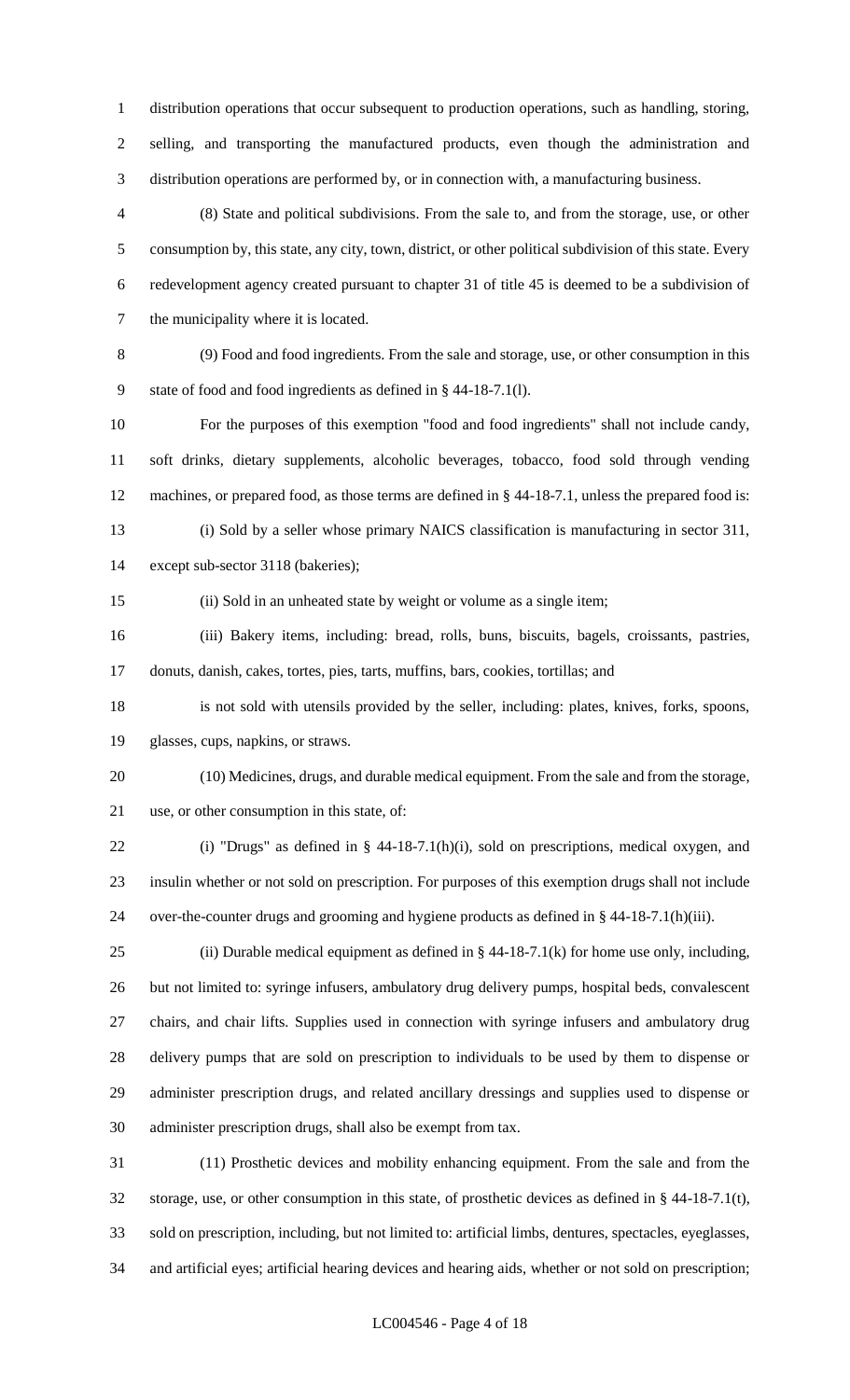and mobility enhancing equipment as defined in § 44-18-7.1(p), including wheelchairs, crutches, and canes.

 (12) Coffins, caskets, urns, shrouds and burial garments. From the sale and from the storage, use, or other consumption in this state of coffins, caskets, urns, shrouds, and other burial garments that are ordinarily sold by a funeral director as part of the business of funeral directing.

(13) Motor vehicles sold to nonresidents.

 (i) From the sale, subsequent to June 30, 1958, of a motor vehicle to a bona fide nonresident of this state who does not register the motor vehicle in this state, whether the sale or delivery of the motor vehicle is made in this state or at the place of residence of the nonresident. A motor vehicle sold to a bona fide nonresident whose state of residence does not allow a like exemption to its nonresidents is not exempt from the tax imposed under § 44-18-20. In that event, the bona fide nonresident pays a tax to Rhode Island on the sale at a rate equal to the rate that would be imposed in his or her state of residence not to exceed the rate that would have been imposed under § 44-18- 20. Notwithstanding any other provisions of law, a licensed motor vehicle dealer shall add and collect the tax required under this subdivision and remit the tax to the tax administrator under the provisions of chapters 18 and 19 of this title. When a Rhode Island licensed, motor vehicle dealer is required to add and collect the sales and use tax on the sale of a motor vehicle to a bona fide nonresident as provided in this section, the dealer in computing the tax takes into consideration the law of the state of the nonresident as it relates to the trade-in of motor vehicles.

20 (ii) The tax administrator, in addition to the provisions of §§ 44-19-27 and 44-19-28, may require any licensed motor vehicle dealer to keep records of sales to bona fide nonresidents as the tax administrator deems reasonably necessary to substantiate the exemption provided in this subdivision, including the affidavit of a licensed motor vehicle dealer that the purchaser of the motor vehicle was the holder of, and had in his or her possession a valid out-of-state motor vehicle registration or a valid out-of-state driver's license.

 (iii) Any nonresident who registers a motor vehicle in this state within ninety (90) days of the date of its sale to him or her is deemed to have purchased the motor vehicle for use, storage, or other consumption in this state, and is subject to, and liable for, the use tax imposed under the provisions of § 44-18-20.

 (14) Sales in public buildings by blind people. From the sale and from the storage, use, or other consumption in all public buildings in this state of all products or wares by any person licensed under § 40-9-11.1.

 (15) Air and water pollution control facilities. From the sale, storage, use, or other consumption in this state of tangible personal property or supplies acquired for incorporation into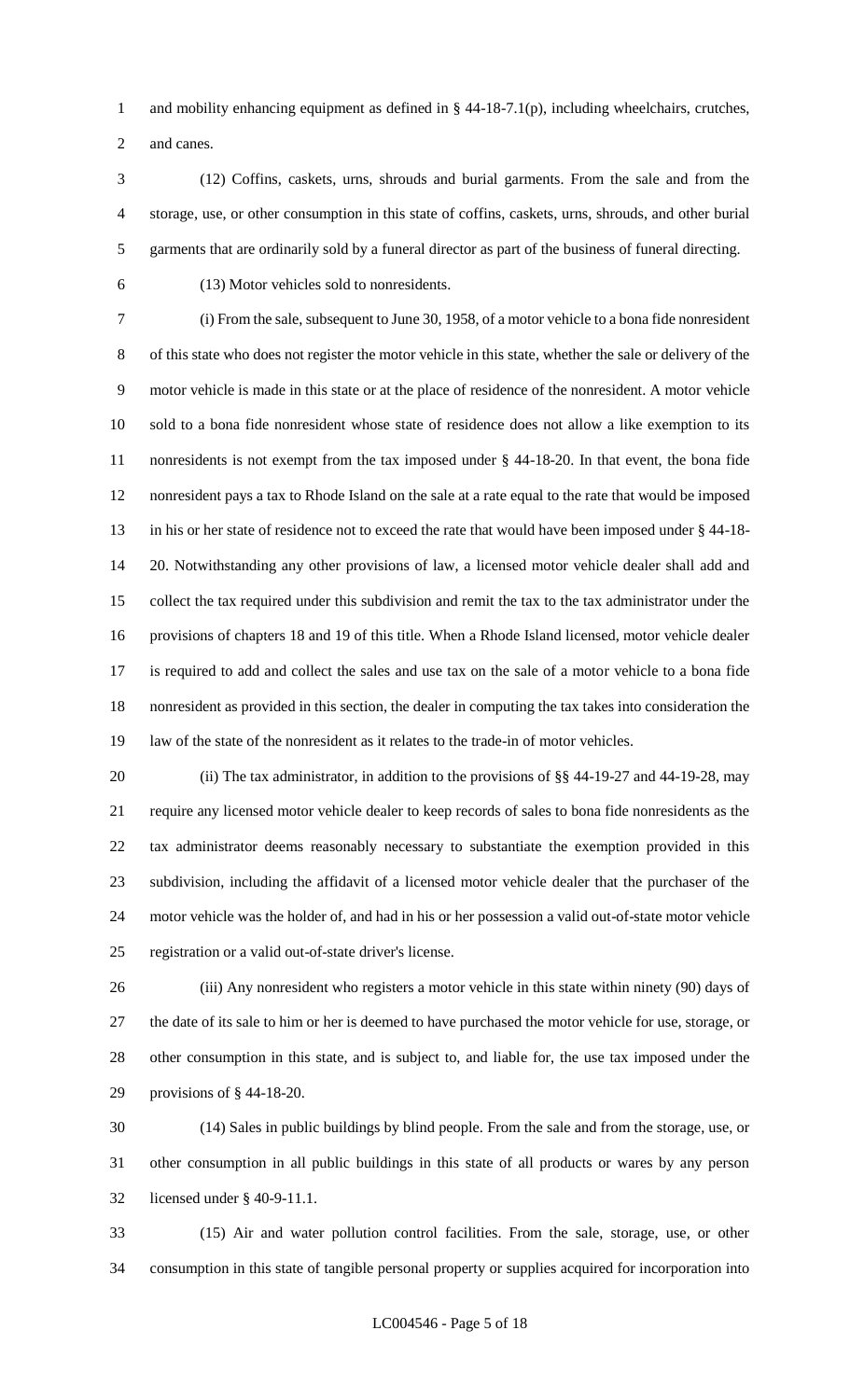or used and consumed in the operation of a facility, the primary purpose of which is to aid in the control of the pollution or contamination of the waters or air of the state, as defined in chapter 12 of title 46 and chapter 23 of title 23, respectively, and that has been certified as approved for that purpose by the director of environmental management. The director of environmental management may certify to a portion of the tangible personal property or supplies acquired for incorporation into those facilities or used and consumed in the operation of those facilities to the extent that that portion has as its primary purpose the control of the pollution or contamination of the waters or air of this state. As used in this subdivision, "facility" means any land, facility, device, building, machinery, or equipment.

 (16) Camps. From the rental charged for living quarters, or sleeping, or housekeeping accommodations at camps or retreat houses operated by religious, charitable, educational, or other organizations and associations mentioned in subsection (5), or by privately owned and operated summer camps for children.

 (17) Certain institutions. From the rental charged for living or sleeping quarters in an institution licensed by the state for the hospitalization, custodial, or nursing care of human beings. (18) Educational institutions. From the rental charged by any educational institution for living quarters, or sleeping, or housekeeping accommodations or other rooms or accommodations to any student or teacher necessitated by attendance at an educational institution. "Educational institution" as used in this section means an institution of learning not operated for profit that is empowered to confer diplomas, educational, literary, or academic degrees; that has a regular faculty, curriculum, and organized body of pupils or students in attendance throughout the usual school year; that keeps and furnishes to students and others records required and accepted for entrance to schools of secondary, collegiate, or graduate rank; and no part of the net earnings of which inures to the benefit of any individual.

(19) Motor vehicle and adaptive equipment for persons with disabilities.

 (i) From the sale of: (A) Special adaptations; (B) The component parts of the special 27 adaptations; or (C) A specially adapted motor vehicle; provided that the owner furnishes to the tax administrator an affidavit of a licensed physician to the effect that the specially adapted motor vehicle is necessary to transport a family member with a disability or where the vehicle has been specially adapted to meet the specific needs of the person with a disability. This exemption applies to not more than one motor vehicle owned and registered for personal, noncommercial use.

 (ii) For the purpose of this subsection the term "special adaptations" includes, but is not limited to: wheelchair lifts, wheelchair carriers, wheelchair ramps, wheelchair securements, hand controls, steering devices, extensions, relocations, and crossovers of operator controls, power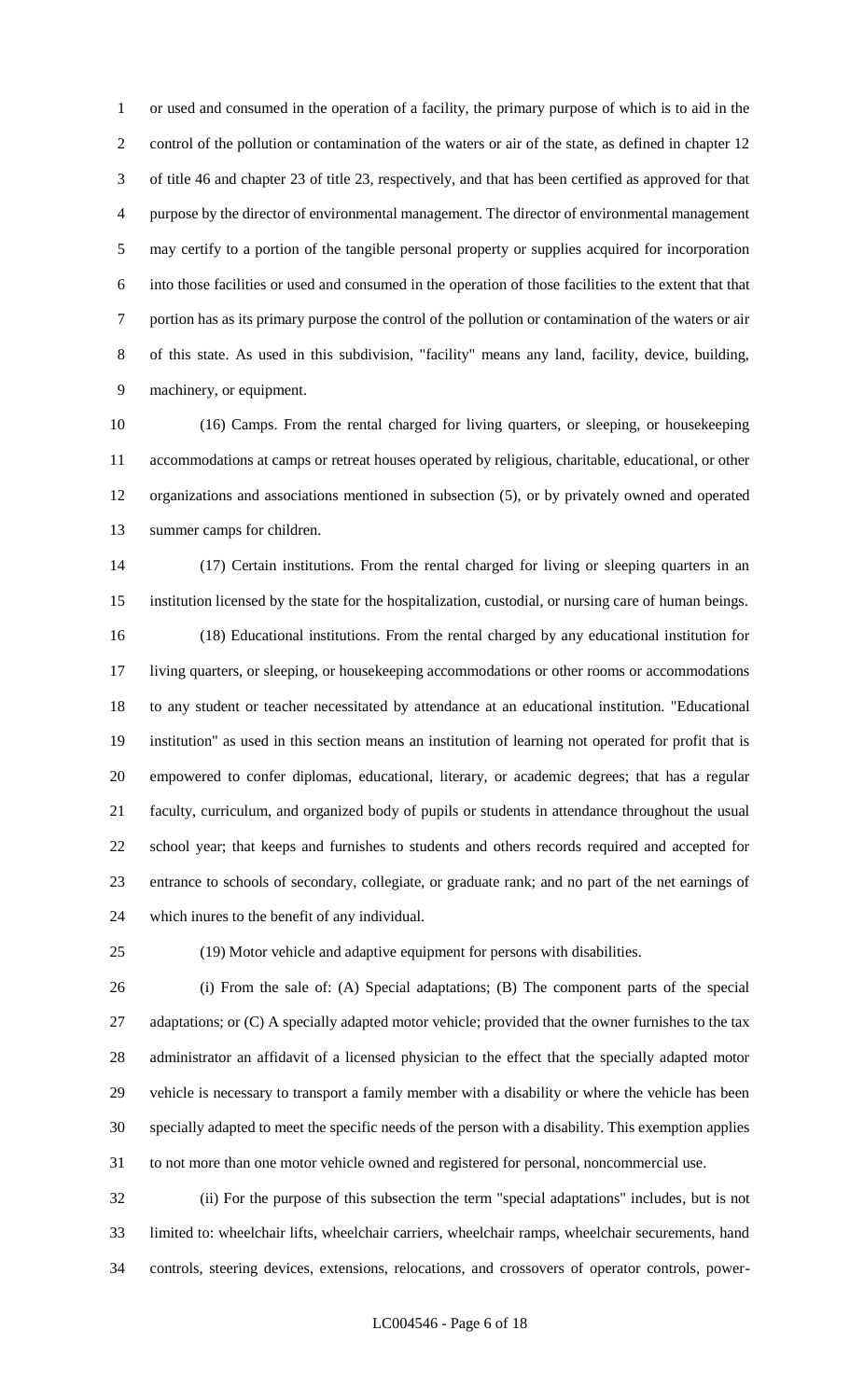assisted controls, raised tops or dropped floors, raised entry doors, or alternative signaling devices

to auditory signals.

 (iii) From the sale of: (a) Special adaptations, (b) The component parts of the special adaptations, for a "wheelchair accessible taxicab" as defined in § 39-14-1, and/or a "wheelchair accessible public motor vehicle" as defined in § 39-14.1-1.

 (iv) For the purpose of this subdivision the exemption for a "specially adapted motor vehicle" means a use tax credit not to exceed the amount of use tax that would otherwise be due on the motor vehicle, exclusive of any adaptations. The use tax credit is equal to the cost of the special adaptations, including installation.

 (20) Heating fuels. From the sale and from the storage, use, or other consumption in this state of every type of heating fuel.

 (21) Electricity and gas. From the sale and from the storage, use, or other consumption in 13 this state of electricity and gas.

(22) Manufacturing machinery and equipment.

 (i) From the sale and from the storage, use, or other consumption in this state of tools, dies, molds, machinery, equipment (including replacement parts), and related items to the extent used in an industrial plant in connection with the actual manufacture, conversion, or processing of tangible personal property, or to the extent used in connection with the actual manufacture, conversion, or processing of computer software as that term is utilized in industry numbers 7371, 7372, and 7373 in the standard industrial classification manual prepared by the Technical Committee on Industrial Classification, Office of Statistical Standards, Executive Office of the President, United States Bureau of the Budget, as revised from time to time, to be sold, or that machinery and equipment used in the furnishing of power to an industrial manufacturing plant. For the purposes of this subdivision, "industrial plant" means a factory at a fixed location primarily engaged in the manufacture, conversion, or processing of tangible personal property to be sold in the regular course of business;

 (ii) Machinery and equipment and related items are not deemed to be used in connection with the actual manufacture, conversion, or processing of tangible personal property, or in connection with the actual manufacture, conversion, or processing of computer software as that term is utilized in industry numbers 7371, 7372, and 7373 in the standard industrial classification manual prepared by the Technical Committee on Industrial Classification, Office of Statistical Standards, Executive Office of the President, United States Bureau of the Budget, as revised from time to time, to be sold to the extent the property is used in administration or distribution operations; (iii) Machinery and equipment and related items used in connection with the actual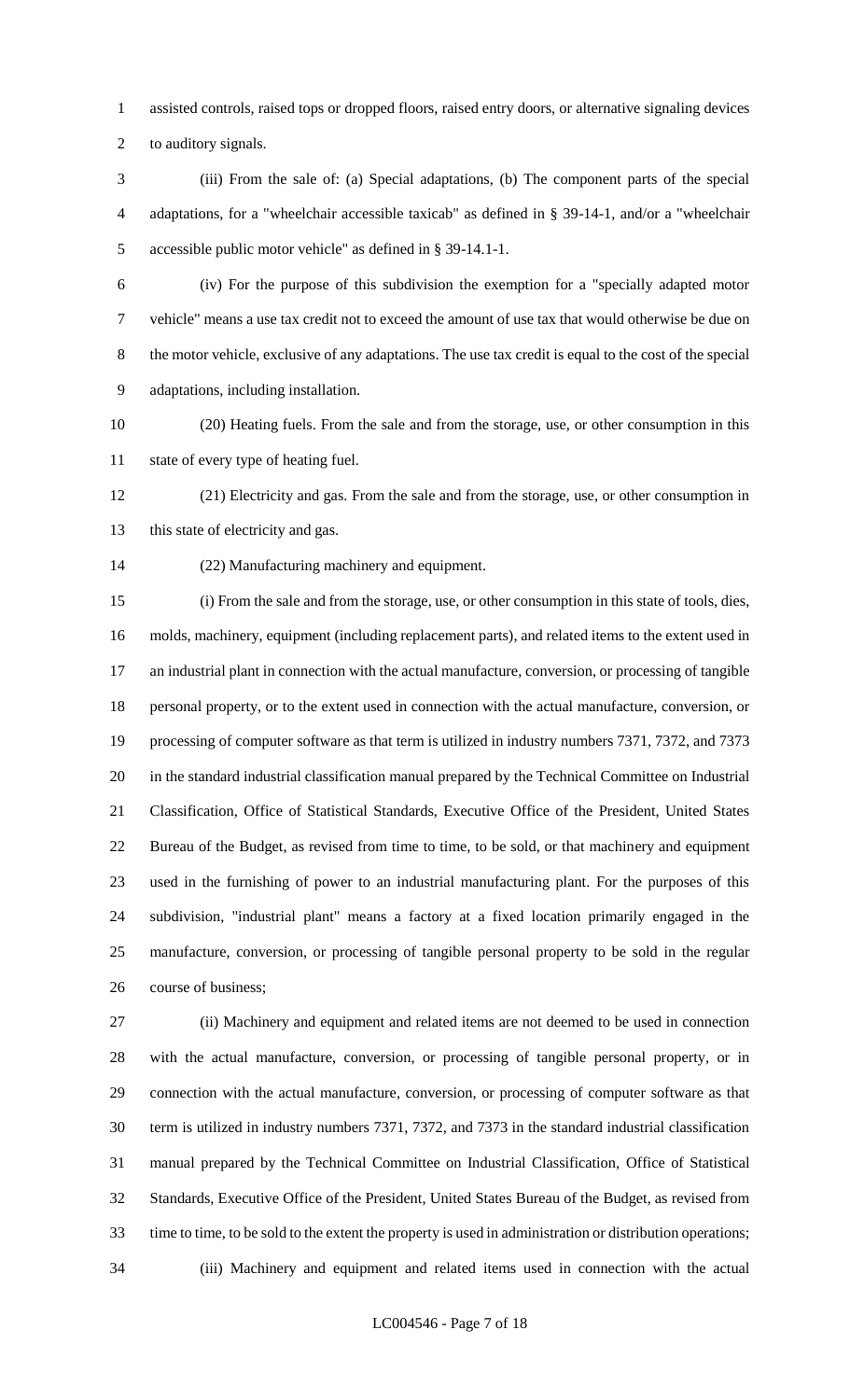manufacture, conversion, or processing of any computer software or any tangible personal property 2 that is not to be sold and that would be exempt under subdivision (7) or this subdivision if purchased from a vendor or machinery and equipment and related items used during any manufacturing, converting, or processing function is exempt under this subdivision even if that operation, function, or purpose is not an integral or essential part of a continuous production flow or manufacturing process;

 (iv) Where a portion of a group of portable or mobile machinery is used in connection with the actual manufacture, conversion, or processing of computer software or tangible personal property to be sold, as previously defined, that portion, if otherwise qualifying, is exempt under this subdivision even though the machinery in that group is used interchangeably and not otherwise identifiable as to use.

 (23) Trade-in value of motor vehicles. From the sale and from the storage, use, or other consumption in this state of so much of the purchase price paid for a new or used automobile as is allocated for a trade-in allowance on the automobile of the buyer given in trade to the seller, or of the proceeds applicable only to the automobile as are received from the manufacturer of automobiles for the repurchase of the automobile whether the repurchase was voluntary or not towards the purchase of a new or used automobile by the buyer. For the purpose of this subdivision, the word "automobile" means a private passenger automobile not used for hire and does not refer to any other type of motor vehicle.

(24) Precious metal bullion.

 (i) From the sale and from the storage, use, or other consumption in this state of precious metal bullion, substantially equivalent to a transaction in securities or commodities.

 (ii) For purposes of this subdivision, "precious metal bullion" means any elementary precious metal that has been put through a process of smelting or refining, including, but not limited to: gold, silver, platinum, rhodium, and chromium, and that is in a state or condition that its value depends upon its content and not upon its form.

 (iii) The term does not include fabricated precious metal that has been processed or manufactured for some one or more specific and customary industrial, professional, or artistic uses. (25) Commercial vessels. From sales made to a commercial ship, barge, or other vessel of

 fifty (50) tons burden or over, primarily engaged in interstate or foreign commerce, and from the repair, alteration, or conversion of the vessels, and from the sale of property purchased for the use of the vessels including provisions, supplies, and material for the maintenance and/or repair of the vessels.

(26) Commercial fishing vessels. From the sale and from the storage, use, or other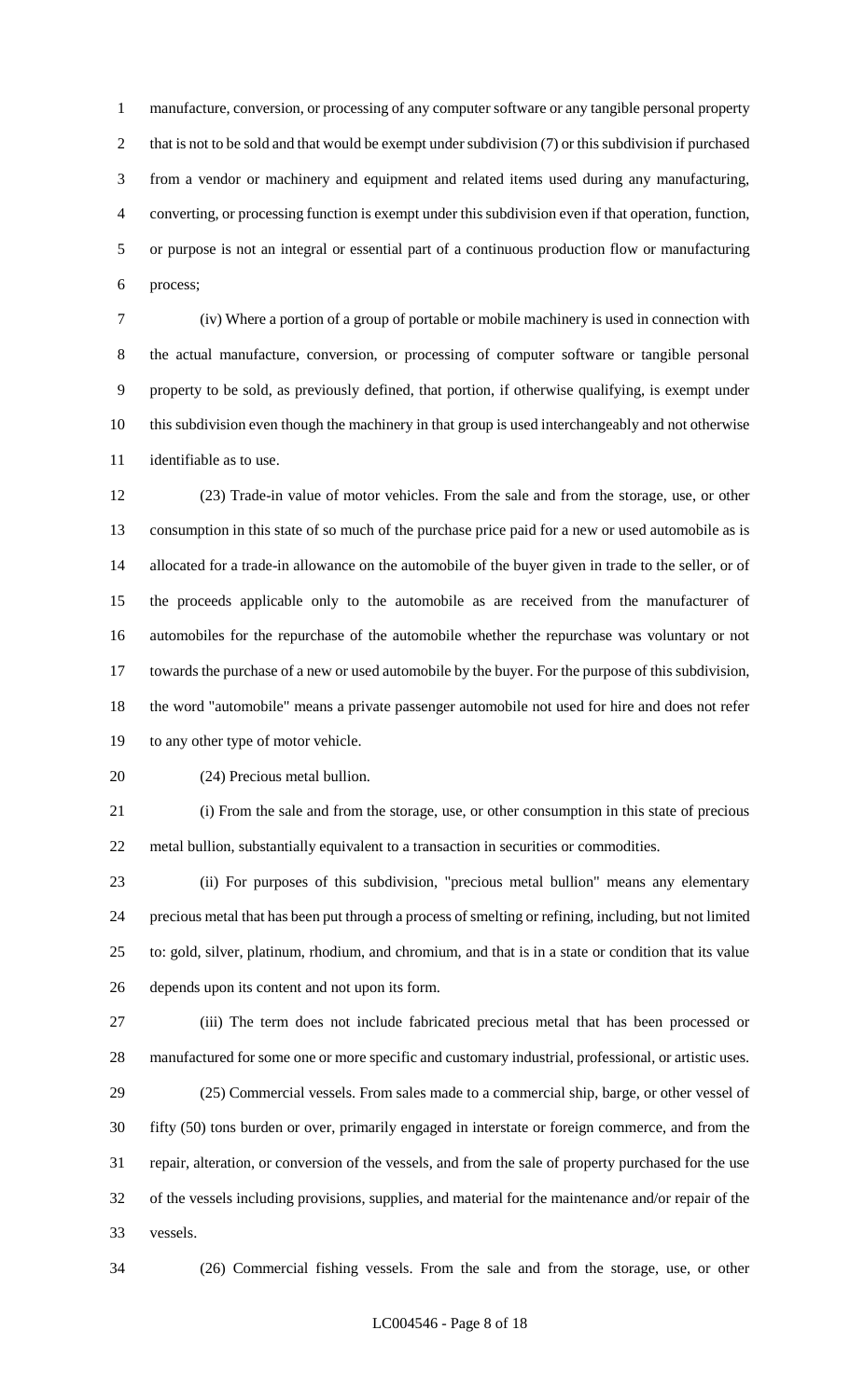consumption in this state of vessels and other watercraft that are in excess of five (5) net tons and that are used exclusively for "commercial fishing," as defined in this subdivision, and from the repair, alteration, or conversion of those vessels and other watercraft, and from the sale of property purchased for the use of those vessels and other watercraft including provisions, supplies, and material for the maintenance and/or repair of the vessels and other watercraft and the boats nets, cables, tackle, and other fishing equipment appurtenant to or used in connection with the commercial fishing of the vessels and other watercraft. "Commercial fishing" means taking or attempting to take any fish, shellfish, crustacea, or bait species with the intent of disposing of it for profit or by sale, barter, trade, or in commercial channels. The term does not include subsistence fishing, i.e., the taking for personal use and not for sale or barter; or sport fishing; but shall include vessels and other watercraft with a Rhode Island party and charter boat license issued by the department of environmental management pursuant to § 20-2-27.1 that meet the following criteria: (i) The operator must have a current United States Coast Guard (U.S.C.G.) license to carry passengers for hire; (ii) U.S.C.G. vessel documentation in the coast wide fishery trade; (iii) U.S.C.G. vessel documentation as to proof of Rhode Island home port status or a Rhode Island boat registration to prove Rhode Island home port status; and (iv) The vessel must be used as a commercial passenger carrying fishing vessel to carry passengers for fishing. The vessel must be able to demonstrate that at least fifty percent (50%) of its annual gross income derives from charters or provides documentation of a minimum of one hundred (100) charter trips annually; and (v) The vessel must have a valid Rhode Island party and charter boat license. The tax administrator shall implement the provisions of this subdivision by promulgating rules and regulations relating thereto. 22 (27) Clothing and footwear. (i) From the sales of articles of clothing, including footwear, intended to be worn or carried on or about the human body for sales prior to October 1, 2012. Effective October 1, 2012, the exemption will apply to the sales of articles of clothing, including footwear, intended to be worn or carried on or about the human body up to two hundred and fifty dollars (\$250) of the sales price per item. For the purposes of this section, "clothing or footwear" does not include clothing accessories or equipment or special clothing or footwear primarily designed for athletic activity or protective use as these terms are defined in section 44-18-7.1(f). In recognition of the work being performed by the streamlined sales and use tax governing board, upon passage of any federal law that authorizes states to require remote sellers to collect and remit sales and use taxes, this unlimited exemption will apply as it did prior to October 1, 2012. The unlimited exemption on sales of clothing and footwear shall take effect on the date that the state requires remote sellers to collect and remit sales and use taxes.

(ii) For purposes of this section, "clothing" includes cloth or disposable face masks and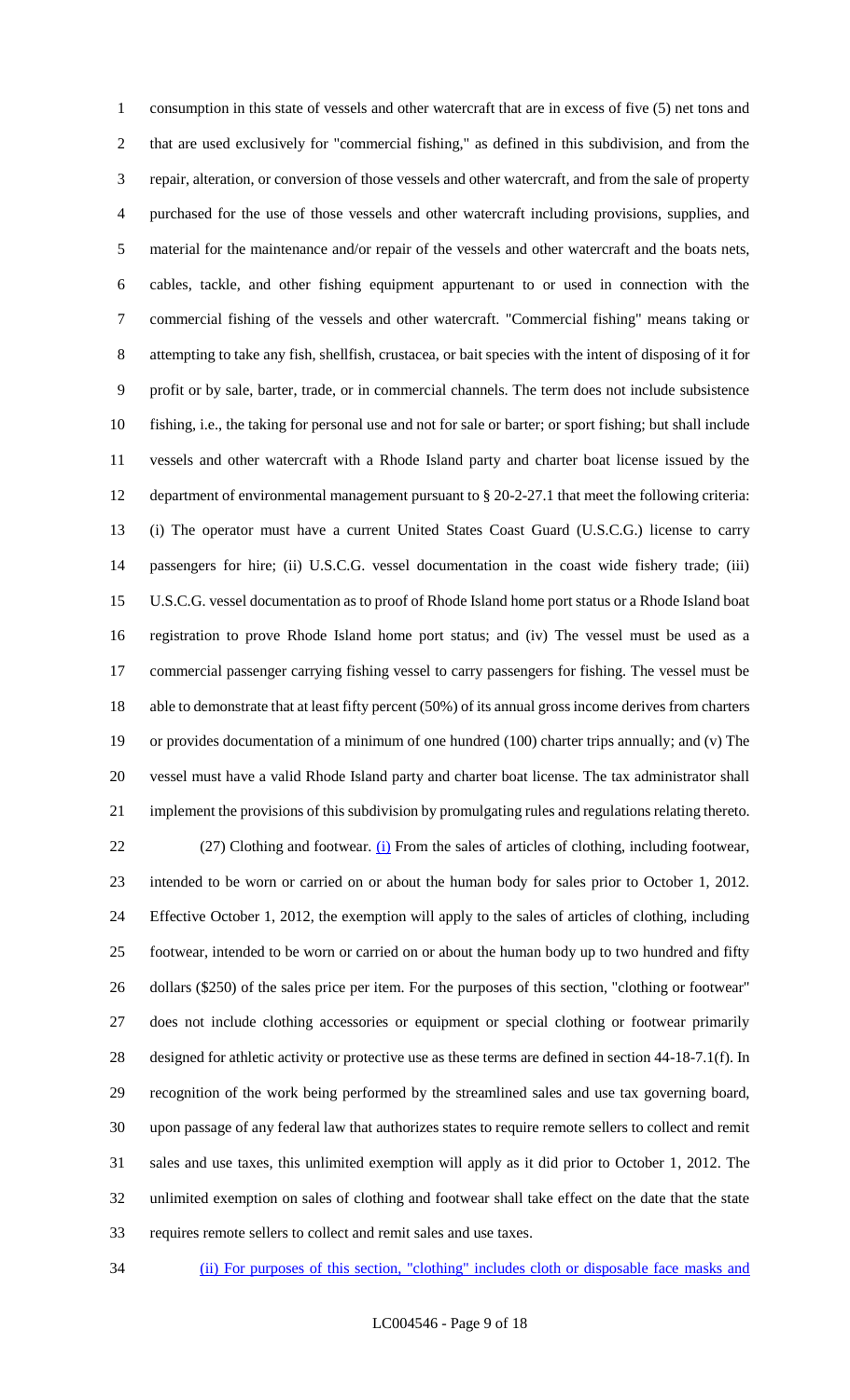#### 1 facial coverings sold at retail for general use by the public.

 (28) Water for residential use. From the sale and from the storage, use, or other consumption in this state of water furnished for domestic use by occupants of residential premises. (29) Bibles. [Unconstitutional; see Ahlburn v. Clark, 728 A.2d 449 (R.I. 1999); see Notes to Decisions.] From the sale and from the storage, use, or other consumption in the state of any canonized scriptures of any tax-exempt nonprofit religious organization including, but not limited to, the Old Testament and the New Testament versions.

(30) Boats.

 (i) From the sale of a boat or vessel to a bona fide nonresident of this state who does not register the boat or vessel in this state or document the boat or vessel with the United States government at a home port within the state, whether the sale or delivery of the boat or vessel is made in this state or elsewhere; provided, that the nonresident transports the boat within thirty (30) days after delivery by the seller outside the state for use thereafter solely outside the state.

 (ii) The tax administrator, in addition to the provisions of §§ 44-19-27 and 44-19-28, may require the seller of the boat or vessel to keep records of the sales to bona fide nonresidents as the tax administrator deems reasonably necessary to substantiate the exemption provided in this subdivision, including the affidavit of the seller that the buyer represented himself or herself to be a bona fide nonresident of this state and of the buyer that he or she is a nonresident of this state.

 (31) Youth activities equipment. From the sale, storage, use, or other consumption in this state of items for not more than twenty dollars (\$20.00) each by nonprofit Rhode Island eleemosynary organizations, for the purposes of youth activities that the organization is formed to sponsor and support; and by accredited elementary and secondary schools for the purposes of the schools or of organized activities of the enrolled students.

 (32) Farm equipment. From the sale and from the storage or use of machinery and equipment used directly for commercial farming and agricultural production; including, but not limited to: tractors, ploughs, harrows, spreaders, seeders, milking machines, silage conveyors, balers, bulk milk storage tanks, trucks with farm plates, mowers, combines, irrigation equipment, greenhouses and greenhouse coverings, graders and packaging machines, tools and supplies and other farming equipment, including replacement parts appurtenant to or used in connection with commercial farming and tools and supplies used in the repair and maintenance of farming equipment. "Commercial farming" means the keeping or boarding of five (5) or more horses or the production within this state of agricultural products, including, but not limited to, field or orchard crops, livestock, dairy, and poultry, or their products, where the keeping, boarding, or production provides at least two thousand five hundred dollars (\$2,500) in annual gross sales to the operator,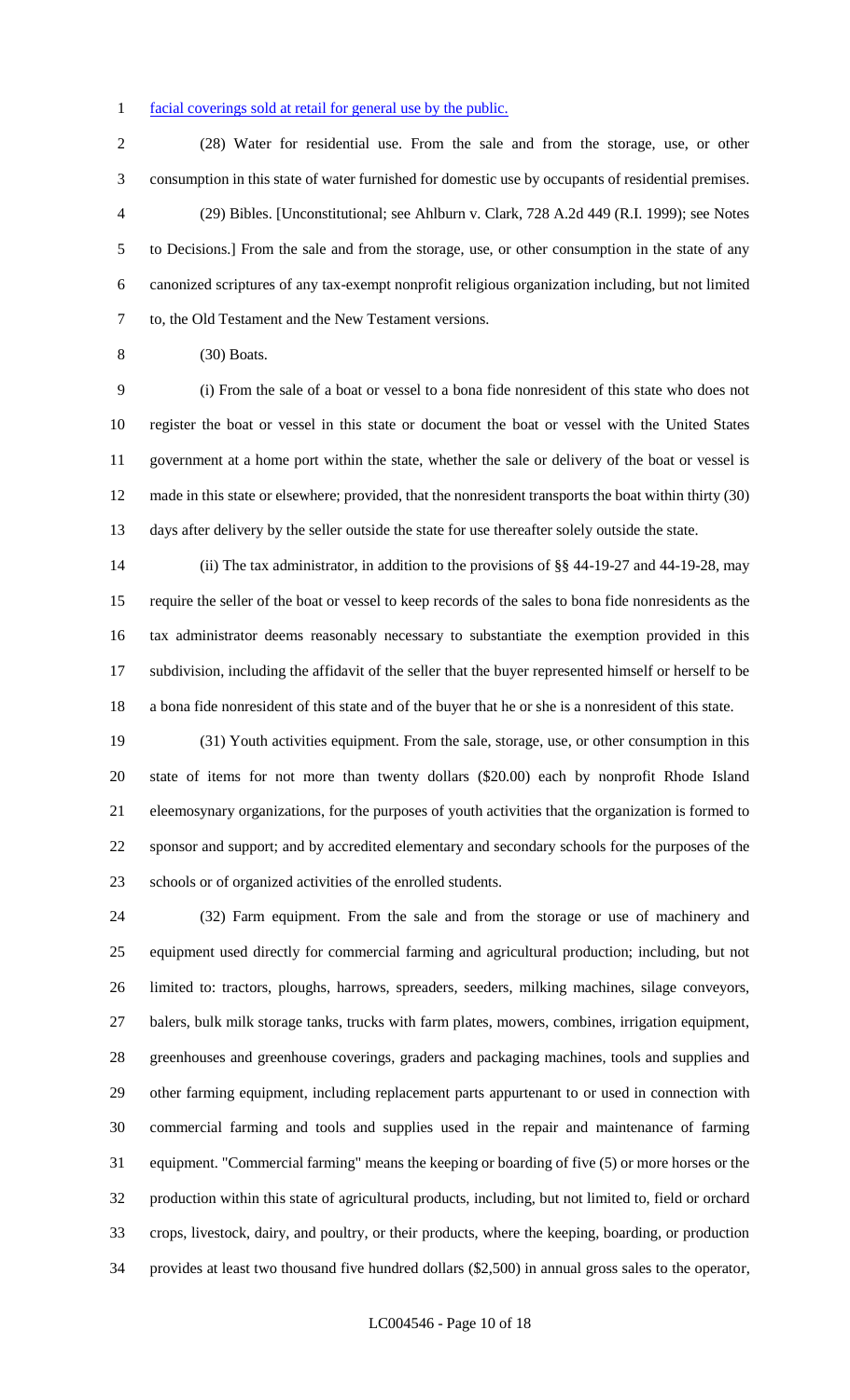whether an individual, a group, a partnership, or a corporation for exemptions issued prior to July 1, 2002. For exemptions issued or renewed after July 1, 2002, there shall be two (2) levels. Level I shall be based on proof of annual, gross sales from commercial farming of at least twenty-five hundred dollars (\$2,500) and shall be valid for purchases subject to the exemption provided in this subdivision except for motor vehicles with an excise tax value of five thousand dollars (\$5,000) or greater. Level II shall be based on proof of annual gross sales from commercial farming of at least ten thousand dollars (\$10,000) or greater and shall be valid for purchases subject to the exemption provided in this subdivision including motor vehicles with an excise tax value of five thousand dollars (\$5,000) or greater. For the initial issuance of the exemptions, proof of the requisite amount of annual gross sales from commercial farming shall be required for the prior year; for any renewal of an exemption granted in accordance with this subdivision at either level I or level II, proof of gross annual sales from commercial farming at the requisite amount shall be required for each of the prior two (2) years. Certificates of exemption issued or renewed after July 1, 2002, shall clearly indicate the level of the exemption and be valid for four (4) years after the date of issue. This exemption applies even if the same equipment is used for ancillary uses, or is temporarily used for a non-farming or a non-agricultural purpose, but shall not apply to motor vehicles acquired after July 1, 2002, unless the vehicle is a farm vehicle as defined pursuant to § 31-1-8 and is eligible for registration displaying farm plates as provided for in § 31-3-31.

 (33) Compressed air. From the sale and from the storage, use, or other consumption in the state of compressed air.

 (34) Flags. From the sale and from the storage, consumption, or other use in this state of United States, Rhode Island or POW-MIA flags.

 (35) Motor vehicle and adaptive equipment to certain veterans. From the sale of a motor vehicle and adaptive equipment to and for the use of a veteran with a service-connected loss of or the loss of use of a leg, foot, hand, or arm, or any veteran who is a double amputee, whether service connected or not. The motor vehicle must be purchased by and especially equipped for use by the qualifying veteran. Certificate of exemption or refunds of taxes paid is granted under rules or regulations that the tax administrator may prescribe.

 (36) Textbooks. From the sale and from the storage, use, or other consumption in this state of textbooks by an "educational institution," as defined in subsection (18) of this section, and any educational institution within the purview of § 16-63-9(4), and used textbooks by any purveyor.

 (37) Tangible personal property and supplies used in on-site hazardous waste recycling, reuse, or treatment. From the sale, storage, use, or other consumption in this state of tangible personal property or supplies used or consumed in the operation of equipment, the exclusive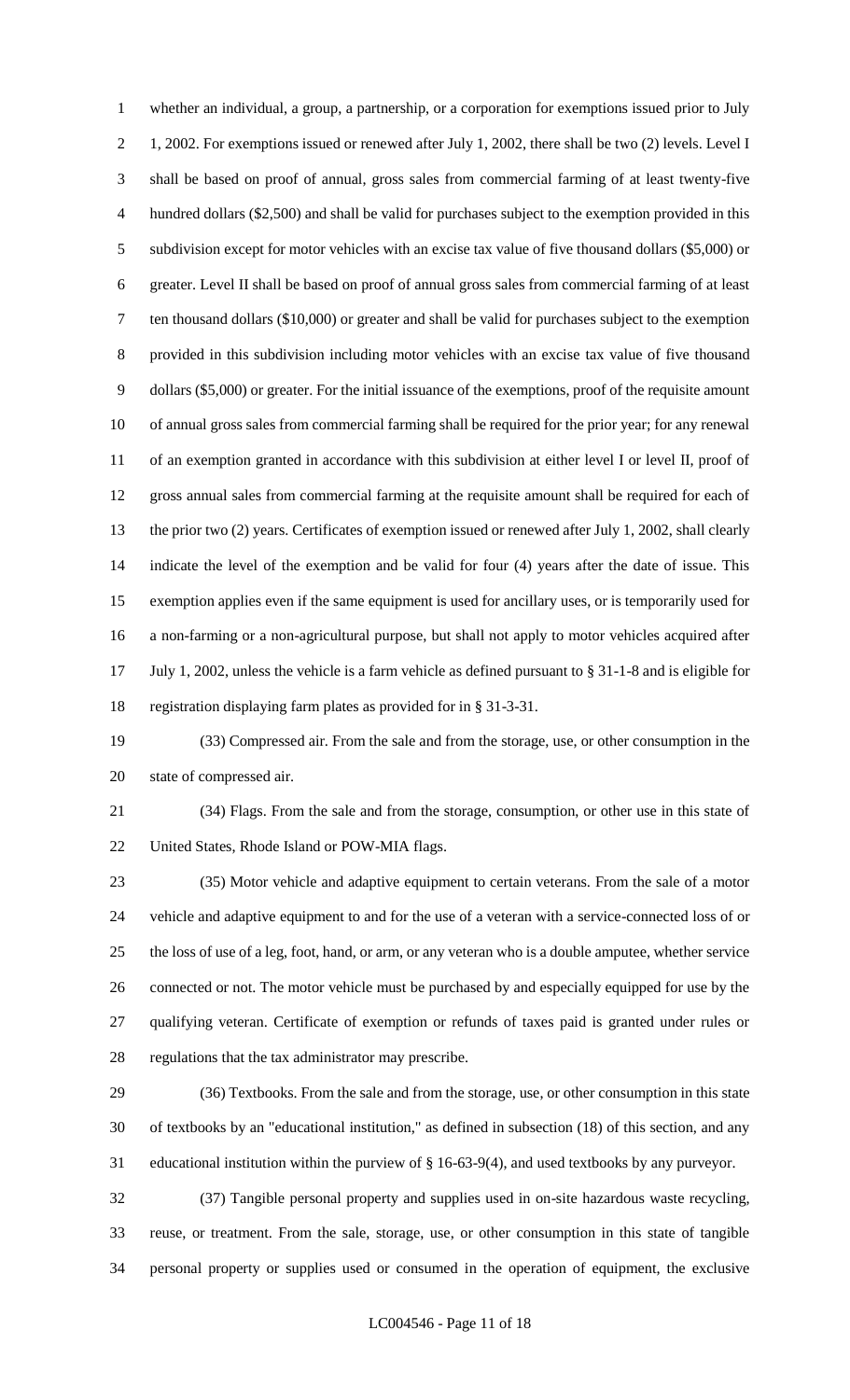function of which is the recycling, reuse, or recovery of materials (other than precious metals, as defined in subdivision (24)(ii) of this section) from the treatment of "hazardous wastes," as defined in § 23-19.1-4, where the "hazardous wastes" are generated in Rhode Island solely by the same taxpayer and where the personal property is located at, in, or adjacent to a generating facility of the taxpayer in Rhode Island. The taxpayer shall procure an order from the director of the department of environmental management certifying that the equipment and/or supplies as used or consumed, qualify for the exemption under this subdivision. If any information relating to secret processes or methods of manufacture, production, or treatment is disclosed to the department of environmental management only to procure an order, and is a "trade secret" as defined in § 28-21-10(b), it is not open to public inspection or publicly disclosed unless disclosure is required under chapter 21 of 11 title 28 or chapter 24.4 of title 23.

 (38) Promotional and product literature of boat manufacturers. From the sale and from the storage, use, or other consumption of promotional and product literature of boat manufacturers shipped to points outside of Rhode Island that either: (i) Accompany the product that is sold; (ii) Are shipped in bulk to out-of-state dealers for use in the sale of the product; or (iii) Are mailed to customers at no charge.

 (39) Food items paid for by food stamps. From the sale and from the storage, use, or other consumption in this state of eligible food items payment for which is properly made to the retailer in the form of U.S. government food stamps issued in accordance with the Food Stamp Act of 1977, 7 U.S.C. § 2011 et seq.

 (40) Transportation charges. From the sale or hiring of motor carriers as defined in § 39- 12-2(12) to haul goods, when the contract or hiring cost is charged by a motor freight tariff filed with the Rhode Island public utilities commission on the number of miles driven or by the number of hours spent on the job.

 (41) Trade-in value of boats. From the sale and from the storage, use, or other consumption in this state of so much of the purchase price paid for a new or used boat as is allocated for a trade- in allowance on the boat of the buyer given in trade to the seller or of the proceeds applicable only to the boat as are received from an insurance claim as a result of a stolen or damaged boat, towards the purchase of a new or used boat by the buyer.

 (42) Equipment used for research and development. From the sale and from the storage, use, or other consumption of equipment to the extent used for research and development purposes by a qualifying firm. For the purposes of this subsection, "qualifying firm" means a business for which the use of research and development equipment is an integral part of its operation and "equipment" means scientific equipment, computers, software, and related items.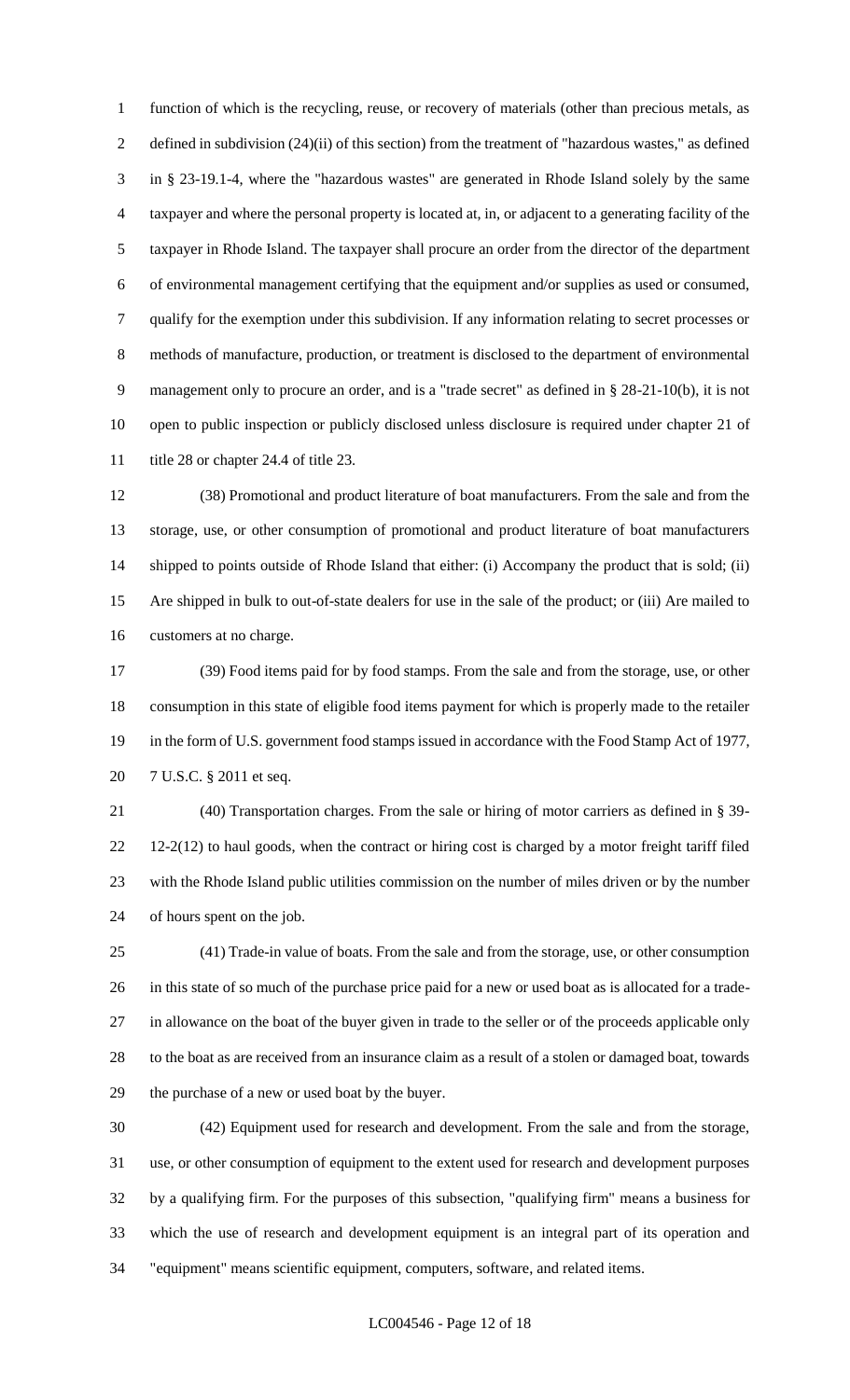(43) Coins. From the sale and from the other consumption in this state of coins having numismatic or investment value.

 (44) Farm structure construction materials. Lumber, hardware, and other materials used in the new construction of farm structures, including production facilities such as, but not limited to: farrowing sheds, free stall and stanchion barns, milking parlors, silos, poultry barns, laying houses, fruit and vegetable storages, rooting cellars, propagation rooms, greenhouses, packing rooms, machinery storage, seasonal farm worker housing, certified farm markets, bunker and trench silos, feed storage sheds, and any other structures used in connection with commercial farming.

 (45) Telecommunications carrier access service. Carrier access service or telecommunications service when purchased by a telecommunications company from another telecommunications company to facilitate the provision of telecommunications service.

 (46) Boats or vessels brought into the state exclusively for winter storage, maintenance, repair, or sale. Notwithstanding the provisions of §§ 44-18-10, 44-18-11 and 44-18-20, the tax imposed by § 44-18-20 is not applicable for the period commencing on the first day of October in any year up to and including the 30th day of April next succeeding with respect to the use of any boat or vessel within this state exclusively for purposes of: (i) Delivery of the vessel to a facility in this state for storage, including dry storage and storage in water by means of apparatus preventing ice damage to the hull, maintenance, or repair; (ii) The actual process of storage, maintenance, or repair of the boat or vessel; or (iii) Storage for the purpose of selling the boat or vessel.

 (47) Jewelry display product. From the sale and from the storage, use, or other consumption in this state of tangible personal property used to display any jewelry product; provided that title to the jewelry display product is transferred by the jewelry manufacturer or seller and that the jewelry display product is shipped out of state for use solely outside the state and is not returned to the jewelry manufacturer or seller.

 (48) Boats or vessels generally. Notwithstanding the provisions of this chapter, the tax imposed by §§ 44-18-20 and 44-18-18 shall not apply with respect to the sale and to the storage, use, or other consumption in this state of any new or used boat. The exemption provided for in this subdivision does not apply after October 1, 1993, unless prior to October 1, 1993, the federal ten percent (10%) surcharge on luxury boats is repealed.

 (49) Banks and regulated investment companies interstate toll-free calls. Notwithstanding the provisions of this chapter, the tax imposed by this chapter does not apply to the furnishing of interstate and international, toll-free terminating telecommunication service that is used directly and exclusively by or for the benefit of an eligible company as defined in this subdivision; provided that an eligible company employs on average during the calendar year no less than five hundred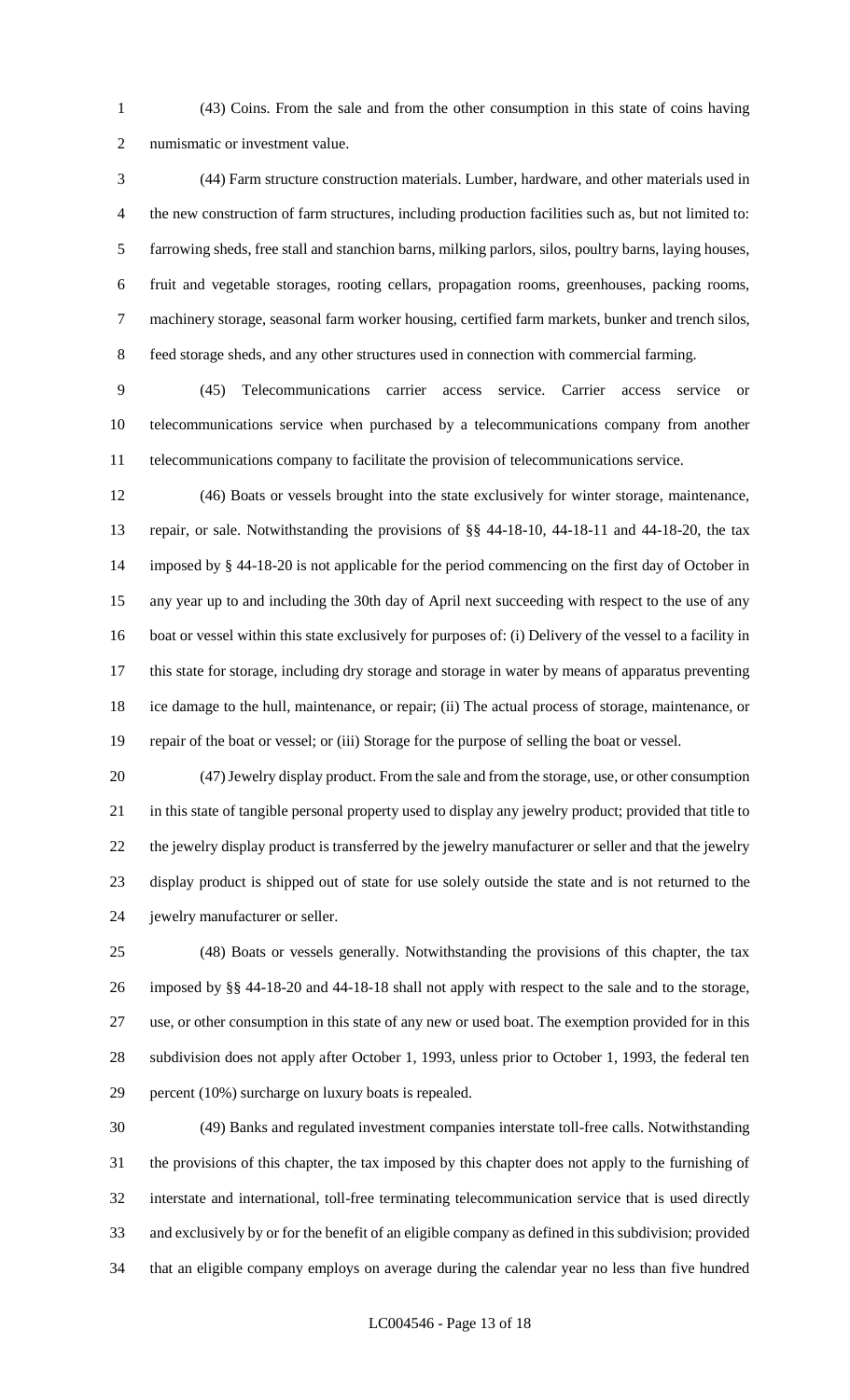(500) "full-time equivalent employees" as that term is defined in § 42-64.5-2. For purposes of this section, an "eligible company" means a "regulated investment company" as that term is defined in the Internal Revenue Code of 1986, 26 U.S.C. § 851, or a corporation to the extent the service is provided, directly or indirectly, to or on behalf of a regulated investment company, an employee benefit plan, a retirement plan or a pension plan, or a state-chartered bank.

 (50) Mobile and manufactured homes generally. From the sale and from the storage, use, or other consumption in this state of mobile and/or manufactured homes as defined and subject to taxation pursuant to the provisions of chapter 44 of title 31.

(51) Manufacturing business reconstruction materials.

 (i) From the sale and from the storage, use, or other consumption in this state of lumber, hardware, and other building materials used in the reconstruction of a manufacturing business facility that suffers a disaster, as defined in this subdivision, in this state. "Disaster" means any occurrence, natural or otherwise, that results in the destruction of sixty percent (60%) or more of an operating manufacturing business facility within this state. "Disaster" does not include any damage resulting from the willful act of the owner of the manufacturing business facility.

 (ii) Manufacturing business facility includes, but is not limited to, the structures housing the production and administrative facilities.

 (iii) In the event a manufacturer has more than one manufacturing site in this state, the sixty 19 percent (60%) provision applies to the damages suffered at that one site.

 (iv) To the extent that the costs of the reconstruction materials are reimbursed by insurance, this exemption does not apply.

 (52) Tangible personal property and supplies used in the processing or preparation of floral products and floral arrangements. From the sale, storage, use, or other consumption in this state of tangible personal property or supplies purchased by florists, garden centers, or other like producers or vendors of flowers, plants, floral products, and natural and artificial floral arrangements that are ultimately sold with flowers, plants, floral products, and natural and artificial floral arrangements or are otherwise used in the decoration, fabrication, creation, processing, or preparation of flowers, plants, floral products, or natural and artificial floral arrangements, including descriptive labels, stickers, and cards affixed to the flower, plant, floral product, or arrangement, artificial flowers, spray materials, floral paint and tint, plant shine, flower food, insecticide, and fertilizers.

 (53) Horse food products. From the sale and from the storage, use, or other consumption in this state of horse food products purchased by a person engaged in the business of the boarding of horses.

(54) Non-motorized recreational vehicles sold to nonresidents.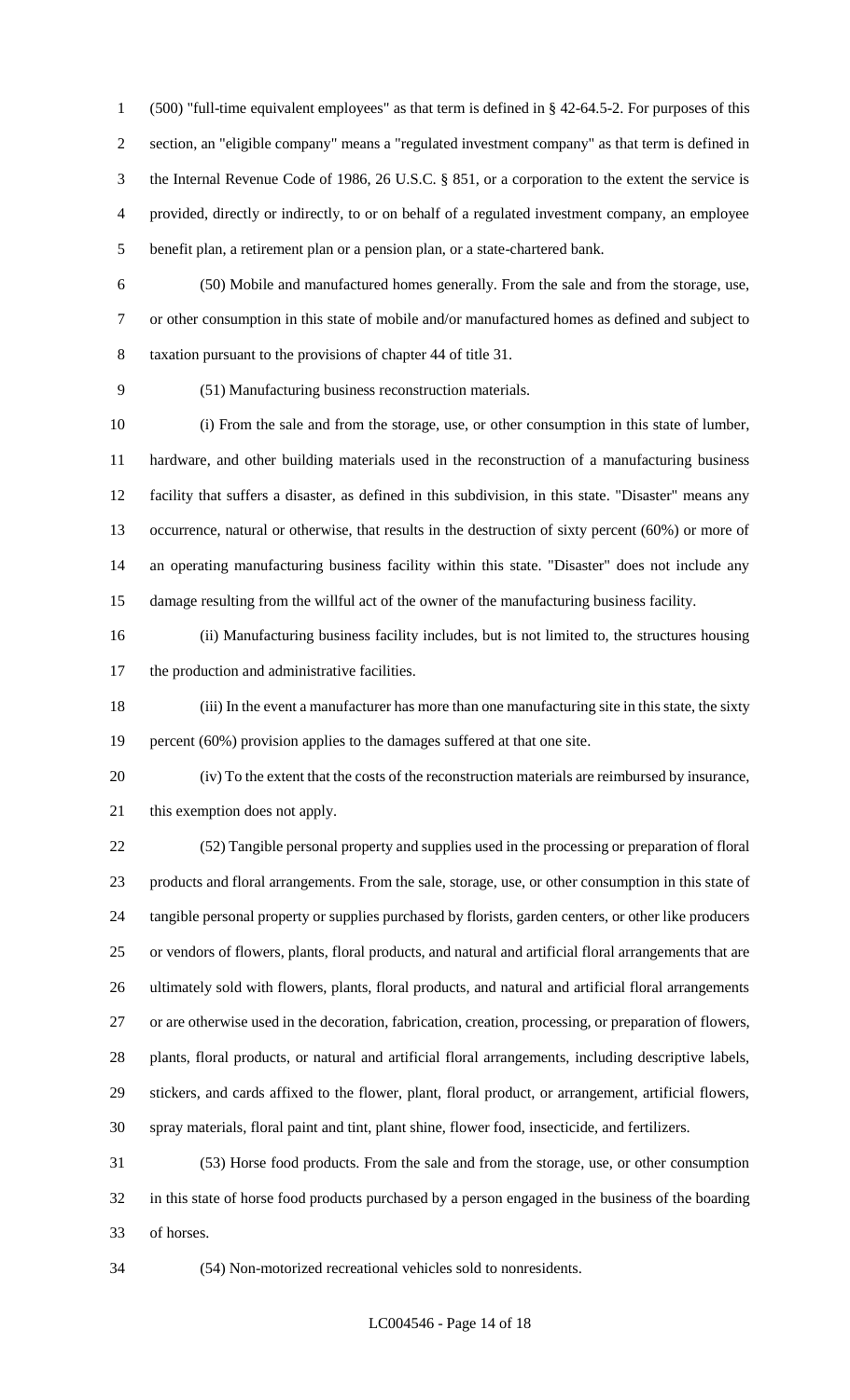(i) From the sale, subsequent to June 30, 2003, of a non-motorized recreational vehicle to a bona fide nonresident of this state who does not register the non-motorized recreational vehicle in this state, whether the sale or delivery of the non-motorized recreational vehicle is made in this state or at the place of residence of the nonresident; provided that a non-motorized recreational vehicle sold to a bona fide nonresident whose state of residence does not allow a like exemption to its nonresidents is not exempt from the tax imposed under § 44-18-20; provided, further, that in that event the bona fide nonresident pays a tax to Rhode Island on the sale at a rate equal to the rate that would be imposed in his or her state of residence not to exceed the rate that would have been imposed under § 44-18-20. Notwithstanding any other provisions of law, a licensed, non-motorized recreational vehicle dealer shall add and collect the tax required under this subdivision and remit the tax to the tax administrator under the provisions of chapters 18 and 19 of this title. Provided, that when a Rhode Island licensed, non-motorized recreational vehicle dealer is required to add and collect the sales and use tax on the sale of a non-motorized recreational vehicle to a bona fide nonresident as provided in this section, the dealer in computing the tax takes into consideration the law of the state of the nonresident as it relates to the trade-in of motor vehicles.

 (ii) The tax administrator, in addition to the provisions of §§ 44-19-27 and 44-19-28, may require any licensed, non-motorized recreational vehicle dealer to keep records of sales to bona fide nonresidents as the tax administrator deems reasonably necessary to substantiate the exemption provided in this subdivision, including the affidavit of a licensed, non-motorized recreational vehicle dealer that the purchaser of the non-motorized recreational vehicle was the holder of, and had in his or her possession a valid out-of-state non-motorized recreational vehicle registration or a valid out-of-state driver's license.

 (iii) Any nonresident who registers a non-motorized recreational vehicle in this state within ninety (90) days of the date of its sale to him or her is deemed to have purchased the non-motorized recreational vehicle for use, storage, or other consumption in this state, and is subject to, and liable 26 for, the use tax imposed under the provisions of § 44-18-20.

 (iv) "Non-motorized recreational vehicle" means any portable dwelling designed and constructed to be used as a temporary dwelling for travel, camping, recreational, and vacation use that is eligible to be registered for highway use, including, but not limited to, "pick-up coaches" or "pick-up campers," "travel trailers," and "tent trailers" as those terms are defined in chapter 1 of title 31.

 (55) Sprinkler and fire alarm systems in existing buildings. From the sale in this state of sprinkler and fire alarm systems; emergency lighting and alarm systems; and the materials necessary and attendant to the installation of those systems that are required in buildings and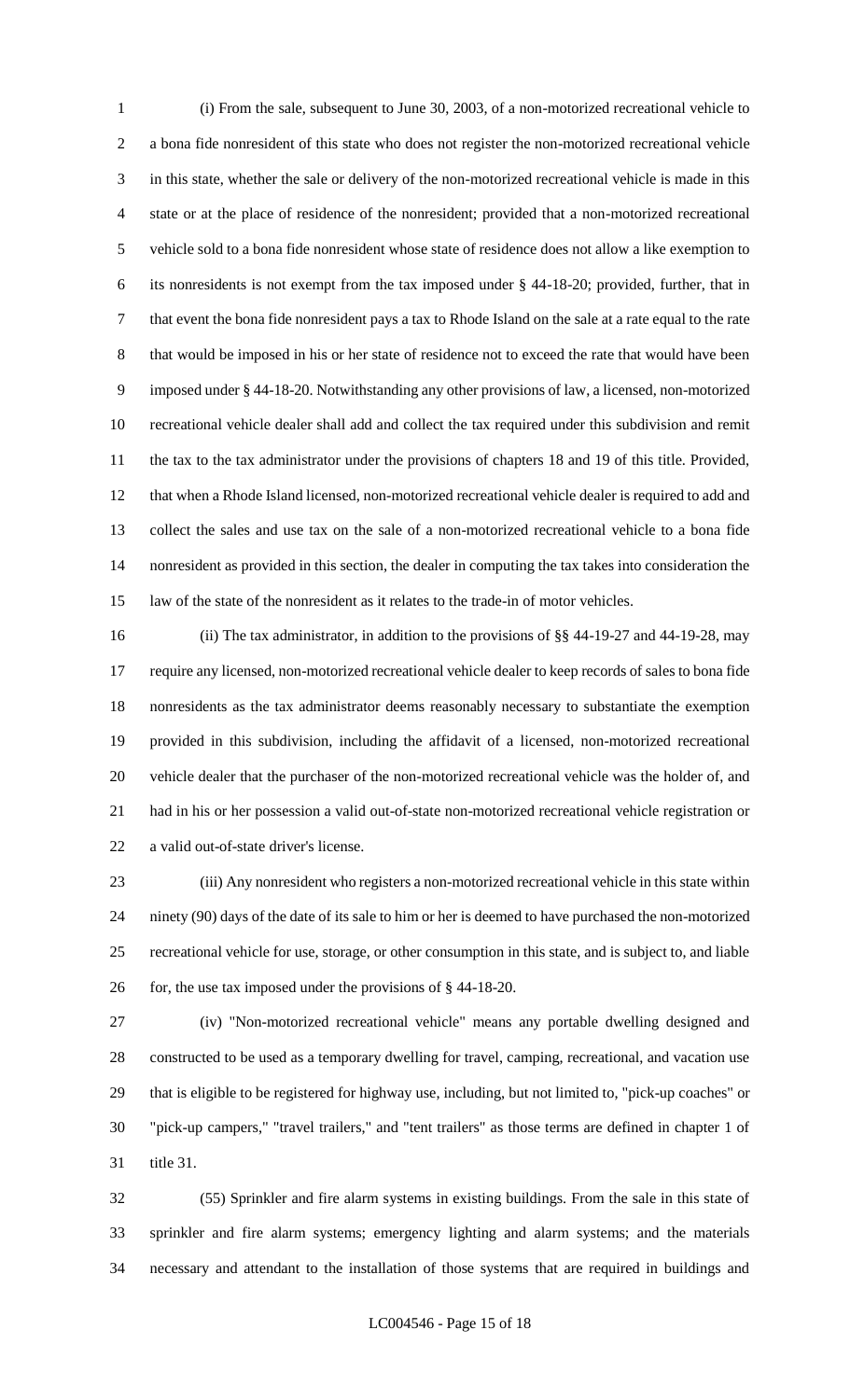occupancies existing therein in July 2003 in order to comply with any additional requirements for such buildings arising directly from the enactment of the Comprehensive Fire Safety Act of 2003 and that are not required by any other provision of law or ordinance or regulation adopted pursuant to that act. The exemption provided in this subdivision shall expire on December 31, 2008.

 (56) Aircraft. Notwithstanding the provisions of this chapter, the tax imposed by §§ 44-18- 18 and 44-18-20 shall not apply with respect to the sale and to the storage, use, or other consumption in this state of any new or used aircraft or aircraft parts.

 (57) Renewable energy products. Notwithstanding any other provisions of Rhode Island general laws, the following products shall also be exempt from sales tax: solar photovoltaic modules or panels, or any module or panel that generates electricity from light; solar thermal collectors, including, but not limited to, those manufactured with flat glass plates, extruded plastic, sheet metal, and/or evacuated tubes; geothermal heat pumps, including both water-to-water and water-to-air type pumps; wind turbines; towers used to mount wind turbines if specified by or sold 14 by a wind turbine manufacturer; DC to AC inverters that interconnect with utility power lines; and manufactured mounting racks and ballast pans for solar collector, module, or panel installation. Not to include materials that could be fabricated into such racks; monitoring and control equipment, if specified or supplied by a manufacturer of solar thermal, solar photovoltaic, geothermal, or wind energy systems or if required by law or regulation for such systems but not to include pumps, fans or plumbing or electrical fixtures unless shipped from the manufacturer affixed to, or an integral part of, another item specified on this list; and solar storage tanks that are part of a solar domestic hot water system or a solar space heating system. If the tank comes with an external heat exchanger 22 it shall also be tax exempt, but a standard hot water tank is not exempt from state sales tax.

 (58) Returned property. The amount charged for property returned by customers upon rescission of the contract of sale when the entire amount exclusive of handling charges paid for the property is refunded in either cash or credit, and where the property is returned within one hundred twenty (120) days from the date of delivery.

 (59) Dietary supplements. From the sale and from the storage, use, or other consumption 28 of dietary supplements as defined in  $\S$  44-18-7.1(l)(v), sold on prescriptions.

 (60) Blood. From the sale and from the storage, use, or other consumption of human blood. (61) Agricultural products for human consumption. From the sale and from the storage, use, or other consumption of livestock and poultry of the kinds of products that ordinarily constitute food for human consumption and of livestock of the kind the products of which ordinarily constitute fibers for human use.

(62) Diesel emission control technology. From the sale and use of diesel retrofit technology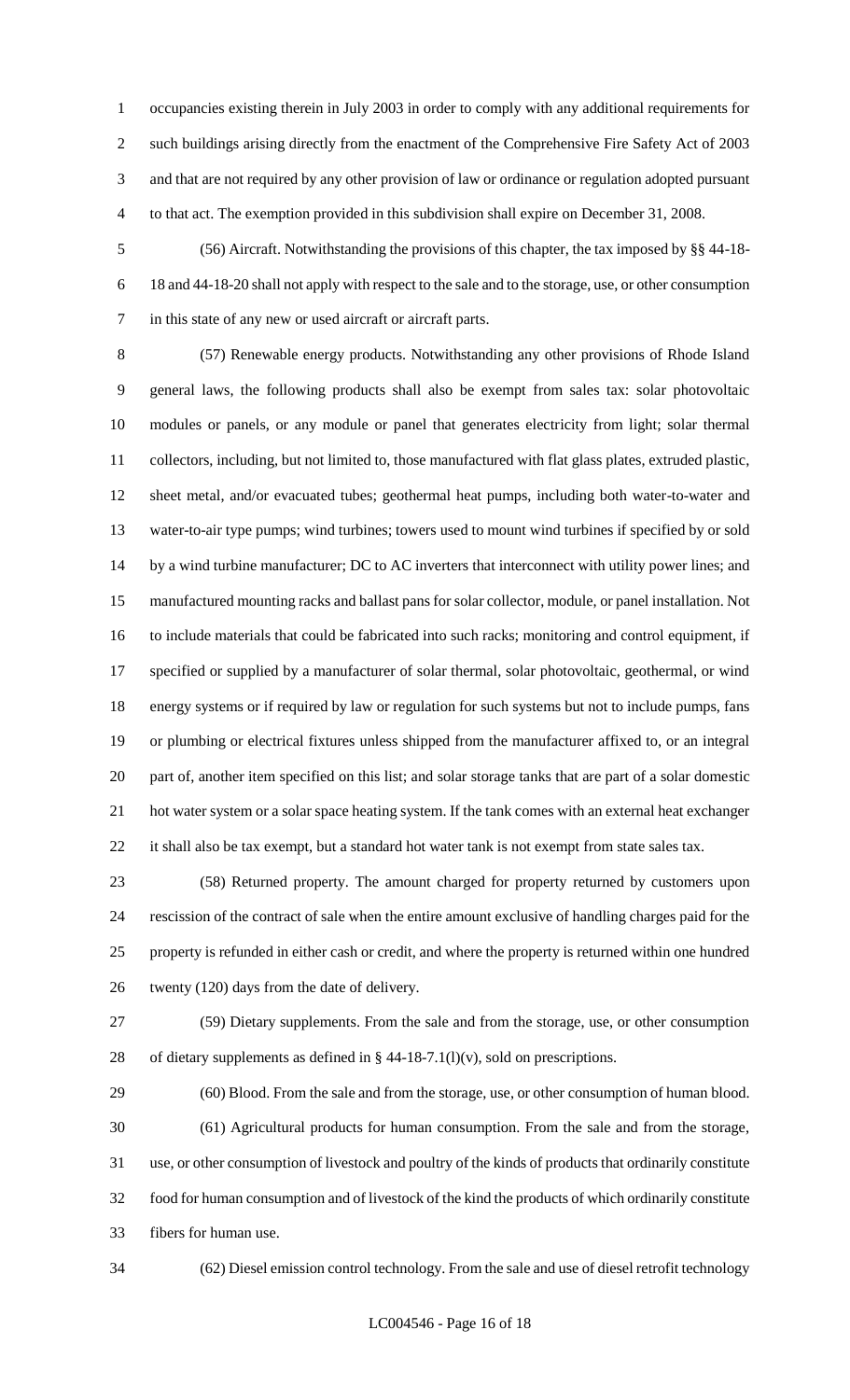- that is required by § 31-47.3-4.
- (63) Feed for certain animals used in commercial farming. From the sale of feed for animals as described in subsection (61) of this section.
- (64) Alcoholic beverages. From the sale and storage, use, or other consumption in this state by a Class A licensee of alcoholic beverages, as defined in § 44-18-7.1, excluding beer and malt beverages; provided, further, notwithstanding § 6-13-1 or any other general or public law to the contrary, alcoholic beverages, as defined in § 44-18-7.1, shall not be subject to minimum markup. (65) Seeds and plants used to grow food and food ingredients. From the sale, storage, use, or other consumption in this state of seeds and plants used to grow food and food ingredients as defined in § 44-18-7.1(l)(i). "Seeds and plants used to grow food and food ingredients" shall not include marijuana seeds or plants. (66) Feminine hygiene products. From the sale and from the storage, use, or other consumption of tampons, panty liners, menstrual cups, sanitary napkins, and other similar products the principal use of which is feminine hygiene in connection with the menstrual cycle.
- SECTION 2. This act shall take effect upon passage.

======== LC004546 ========